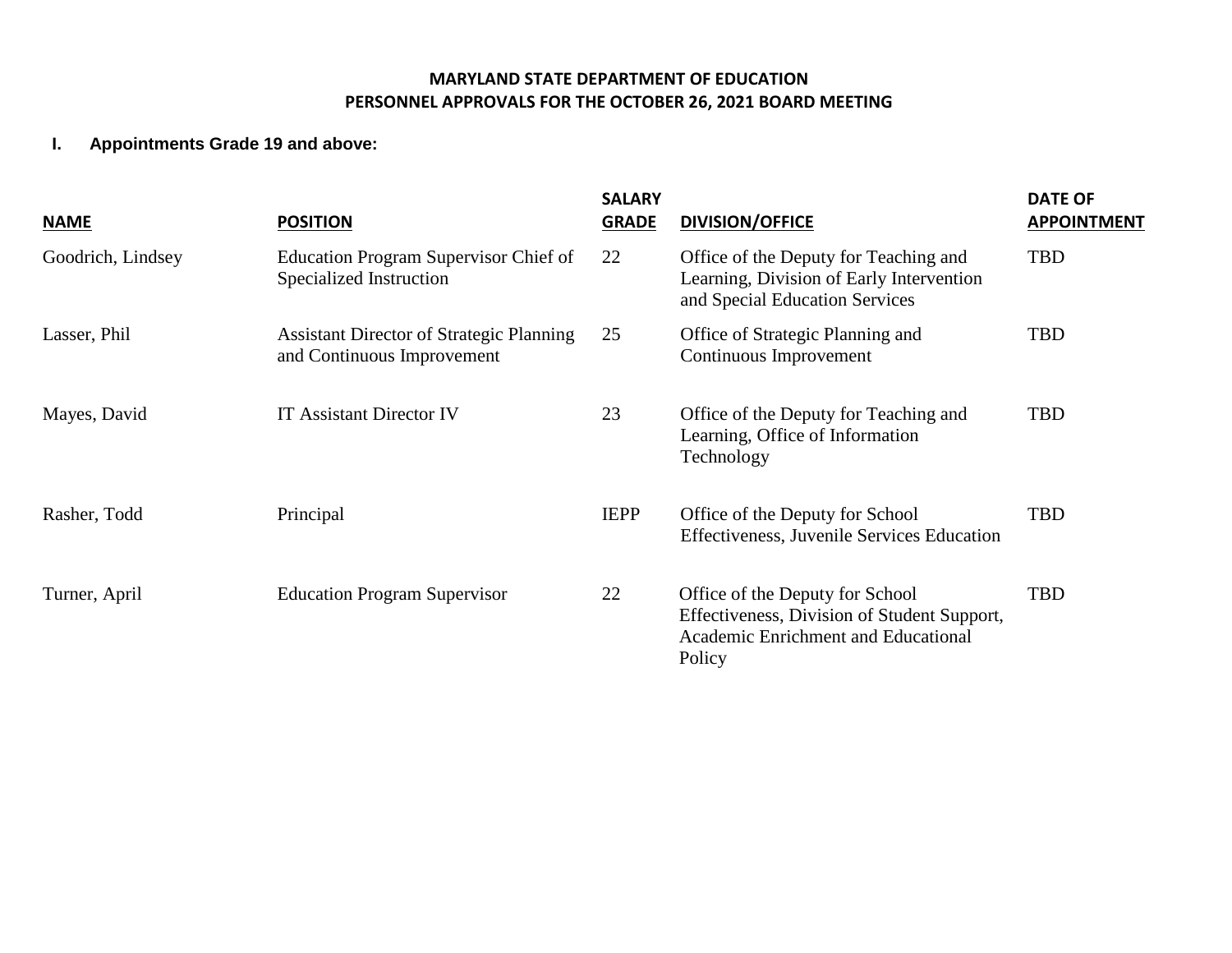## **II. Appointments Grade 18 and below**

| <b>NAME</b>       | <b>POSITION</b>                               | <b>SALARY</b><br><b>GRADE</b> | <b>DIVISION/OFFICE</b>                                                                   | <b>DATE OF</b><br><b>APPOINTMENT</b> |
|-------------------|-----------------------------------------------|-------------------------------|------------------------------------------------------------------------------------------|--------------------------------------|
| Cobb, Isaya       | Vocational Rehabilitation Specialist I        | 12/3                          | Office of the Deputy for School<br>Effectiveness, Division of Rehabilitation<br>Services | 10/6/21                              |
| Harris, Rosa      | Fiscal Accounts Technician II                 | 12/4                          | Office of the Deputy for School<br>Effectiveness, Division of Rehabilitation<br>Services | 10/20/21                             |
| Lumpkins, Michael | <b>Vocational Rehabilitation Specialist I</b> | 13/3                          | Office of the Deputy for School<br>Effectiveness, Division of Rehabilitation<br>Services | 10/6/21                              |
| Murranaa, Essa    | Vocational Rehabilitation Specialist I        | 13/3                          | Office of the Deputy for School<br>Effectiveness, Division of Rehabilitation<br>Services | 10/6/21                              |
| Streety I. Kelvin | Vocational Rehabilitation Specialist I        | 12/3                          | Office of the Deputy for School<br>Effectiveness, Division of Rehabilitation<br>Services | 10/6/21                              |
| Sinclair, Daniel  | Vocational Rehabilitation Specialist I        | 12/3                          | Office of the Deputy for School<br>Effectiveness, Division of Rehabilitation<br>Services | 10/20/21                             |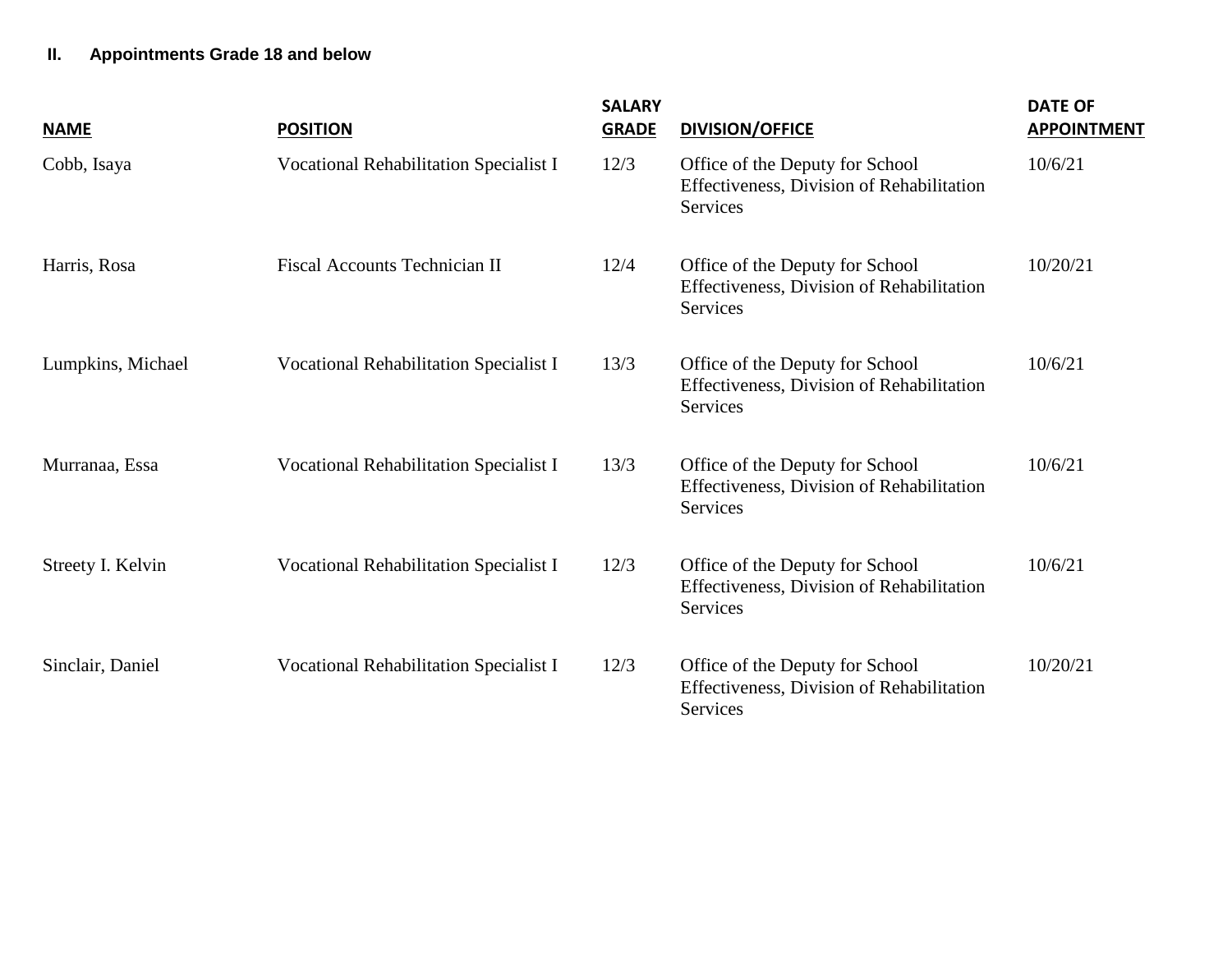#### **III. Other Actions: Promotional**

| <b>NAME</b>      | <b>POSITION</b>         | <b>SALARY</b><br><b>GRADE</b> | <b>DIVISION/OFFICE</b>             | <b>DATE OF</b><br><b>APPOINTMENT</b> |
|------------------|-------------------------|-------------------------------|------------------------------------|--------------------------------------|
| McCormick, Shane | Executive Associate III |                               | Office of the State Superintendent | 9/13/21                              |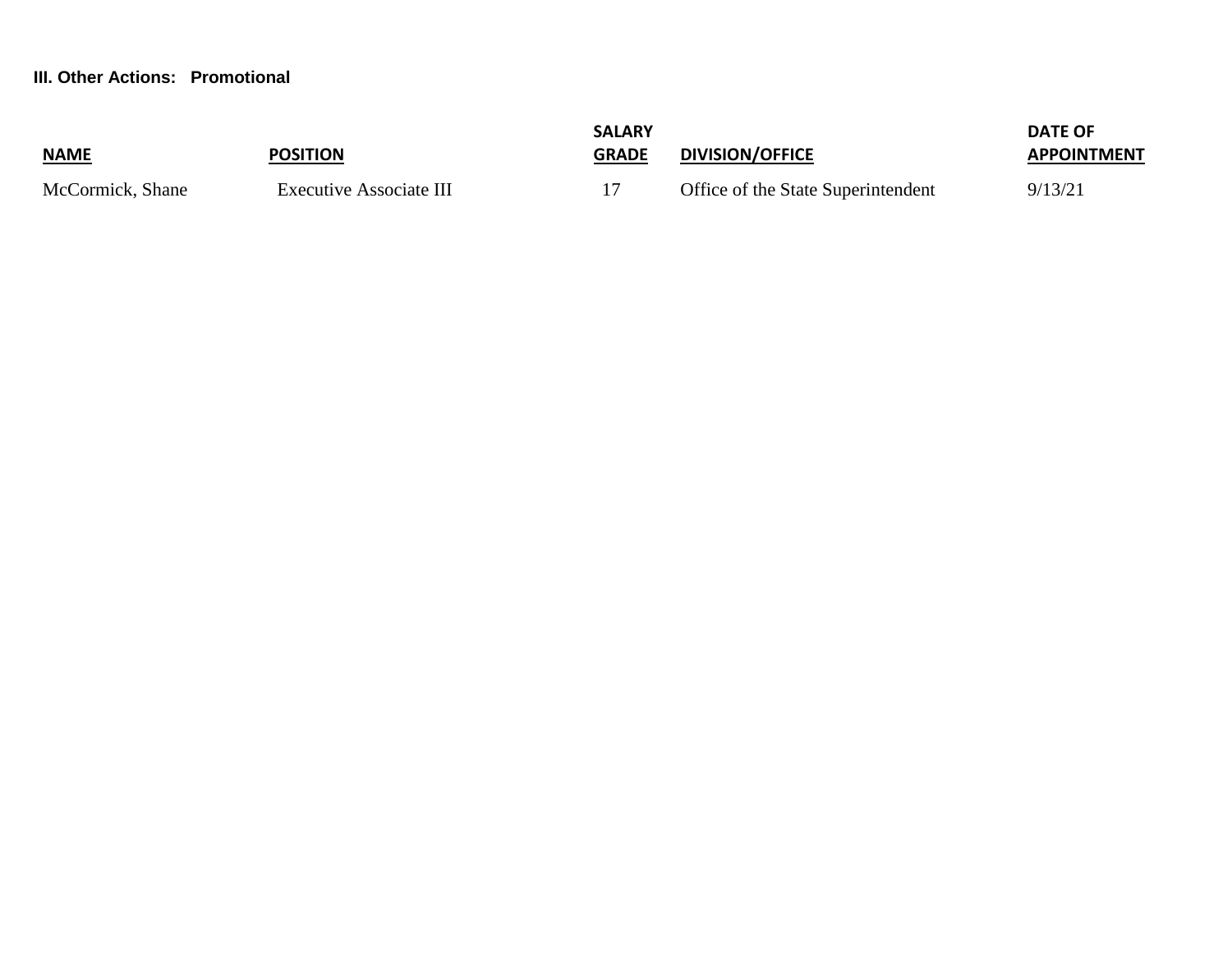

The following professional appointment is submitted for approval by the State Board of Education:

| Name:                  | Lindsey M. Goodrich                                                                                |
|------------------------|----------------------------------------------------------------------------------------------------|
| <b>Position:</b>       | Education Program Supervisor Chief of Specialized Instruction                                      |
| Division/Office:       | <b>Special Education/Early Intervention Services</b>                                               |
| <b>Salary Grade:</b>   | State Salary Grade: 22<br>Annual Salary Range: \$70,280 - \$91,605 (with progression to \$112,848) |
| <b>Effective Date:</b> | TBD                                                                                                |

#### **JOB REQUIREMENTS:**

#### **EDUCATION:**

A Master's Degree in Special Education or equivalent 36 post baccalaureate credit hours of course work in Education Administration/Supervision, Education, Special Education or a related field.

#### **EXPERIENCE:**

Five (5) years of professional experience in or affiliated with special education administration, programs or services directly to the position.

#### **DESCRIPTION:**

This is a supervisory position serving as a strong instructional leader responsible for the professional learning, staff oversight & management of Maryland's College & Career-Ready Standards in the implementation of instructional & response to interventions/evidence-based instructional practices with fidelity measures, support of federal grant initiatives, technical assistance & programmatic support related to students with high and low incidence disabilities.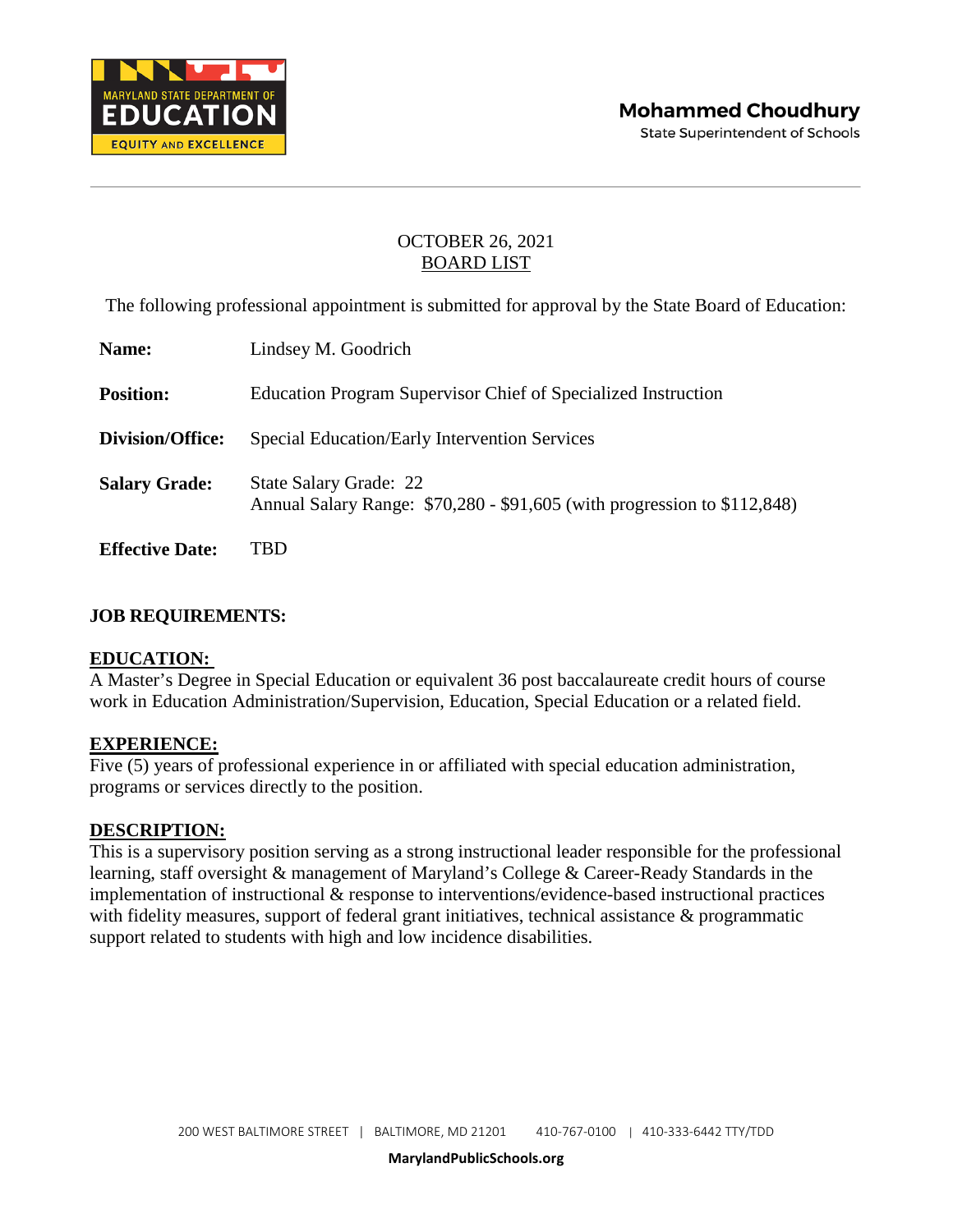Lindsey Goodrich

## **QUALIFICATIONS:**

#### **Education**

McDaniel College (Westminster, Maryland) 2014 – Certification in Administrative Leadership College of Notre Dame of Maryland (Baltimore, Maryland) 2010 – Master's Degree in Teaching Towson University (Towson, Maryland) 2006 – Bachelor's Degree in Family Studies

## **Experience:**

Maryland Department of Education (Baltimore, Maryland) 2019 – Present: Special Education Coordinator – Juvenile Services Education Anne Arundel Evening High School (Glen Burnie, Maryland) 2016 – 2019: Assistant Administrator – Certifications & Policies Nantucket Elementary School (Crofton, Maryland) 2018 – 2019: Special Educator Sparrows Point Middle School (Sparrows Point, Maryland) 2017 – 2018: IEP Chair/Special Education Department Chair Meade Middle School (Ft. Meade, Maryland) 2014 – 2017: Special Education Department Chair 2010 – 2014: Special Educator Glen Burnie Evening High School (Glen Burnie, Maryland) 2016: Special Education Teacher Needles Case Management (Owings Mills, Maryland) 2007 – 2008: Marketing Assistant Casey Cares Foundation (Baltimore, Maryland) 2006 -2008: Grant Coordinator/Program Coordinator Friendship School Inc. (Sykesville, Maryland) 2006 -2007: Development Assistant

# **EMPLOYMENT STATUS:**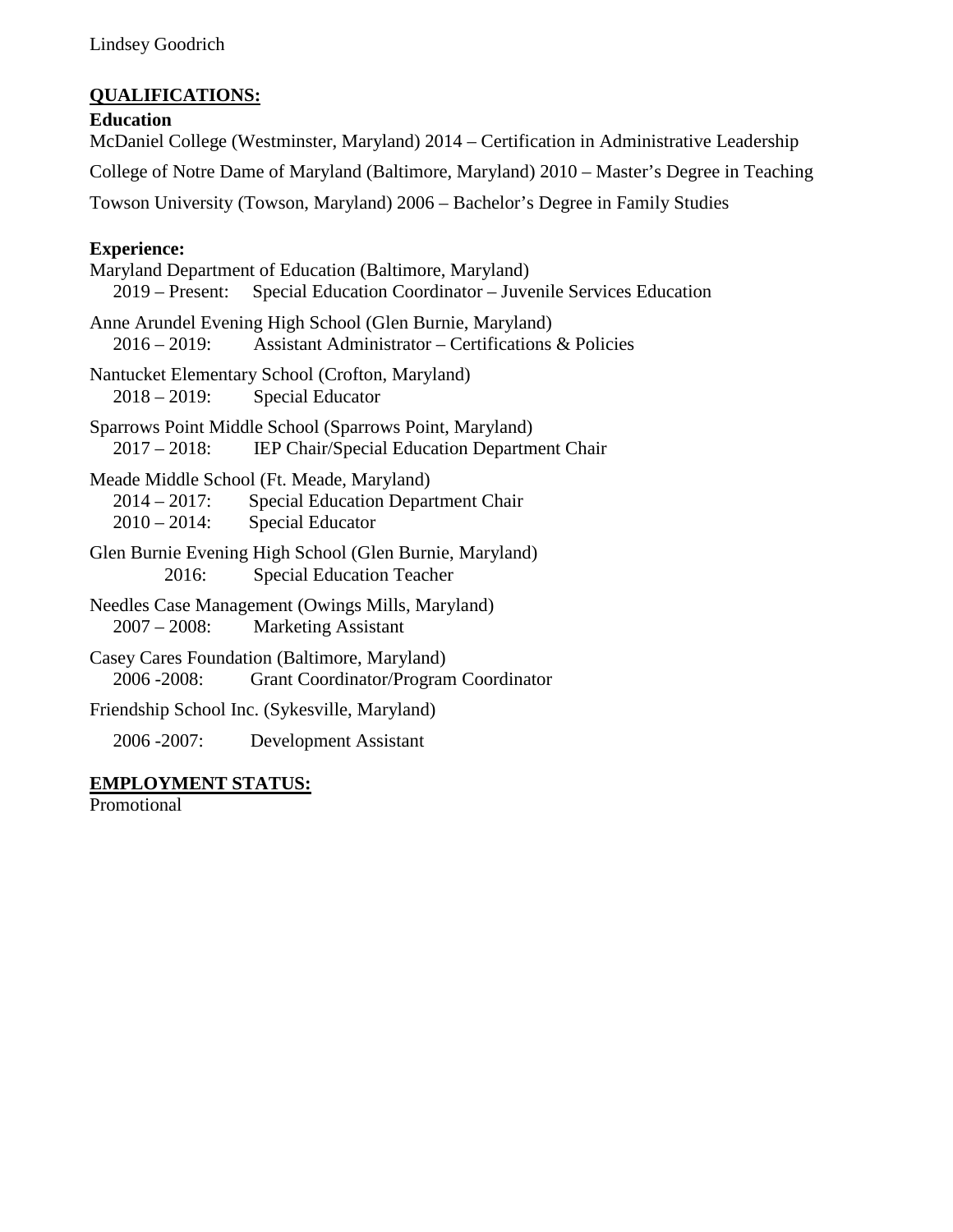

The following professional appointment is submitted for approval by the State Board of Education:

| Name:                  | Phil Lasser                                                           |
|------------------------|-----------------------------------------------------------------------|
| <b>Position:</b>       | Assistant Director of Strategic Planning and Continuous Improvement   |
| Division/Office:       | Office of Strategic Planning and Continuous Improvement               |
| <b>Salary Grade:</b>   | State Salary Grade: 25<br>Annual Salary Range: \$85, 493 - \$137, 260 |
| <b>Effective Date:</b> | TBD                                                                   |

#### **JOB REQUIREMENTS:**

#### **EDUCATION:**

Master's Degree or equivalent 36 credit hours of post-baccalaureate course work in Education, Educational Supervision/Administration, or a related area.

#### **EXPERIENCE:**

Five (5) years of related experience educational supervision and management that includes coordinating or administering education programs related to student services, school improvement, school performance, program assessment, and teacher development.

#### **DESCRIPTION:**

This is a managerial position working under the direction of the Senior Executive Director (SED) of Strategic Planning and Continuous Improvement and works closely with the State Superintendent of Schools, Chief of Staff, and other internal senior stakeholders. The main purpose of this position is to manage a portfolio of internal departments and initiatives throughout the strategic planning process and implementation. The directors in the Office of Strategic Planning and Continuous Improvement work alongside staff to ensure the success of MSDE's highest priorities. Directors support initiative planning with department staff; foster collaboration across divisions; monitor and report on progress; analyze data and problem solve. Additionally, directors will oversee a portfolio of activities as identified in the Blueprint for Maryland's Future and assigned by the SED.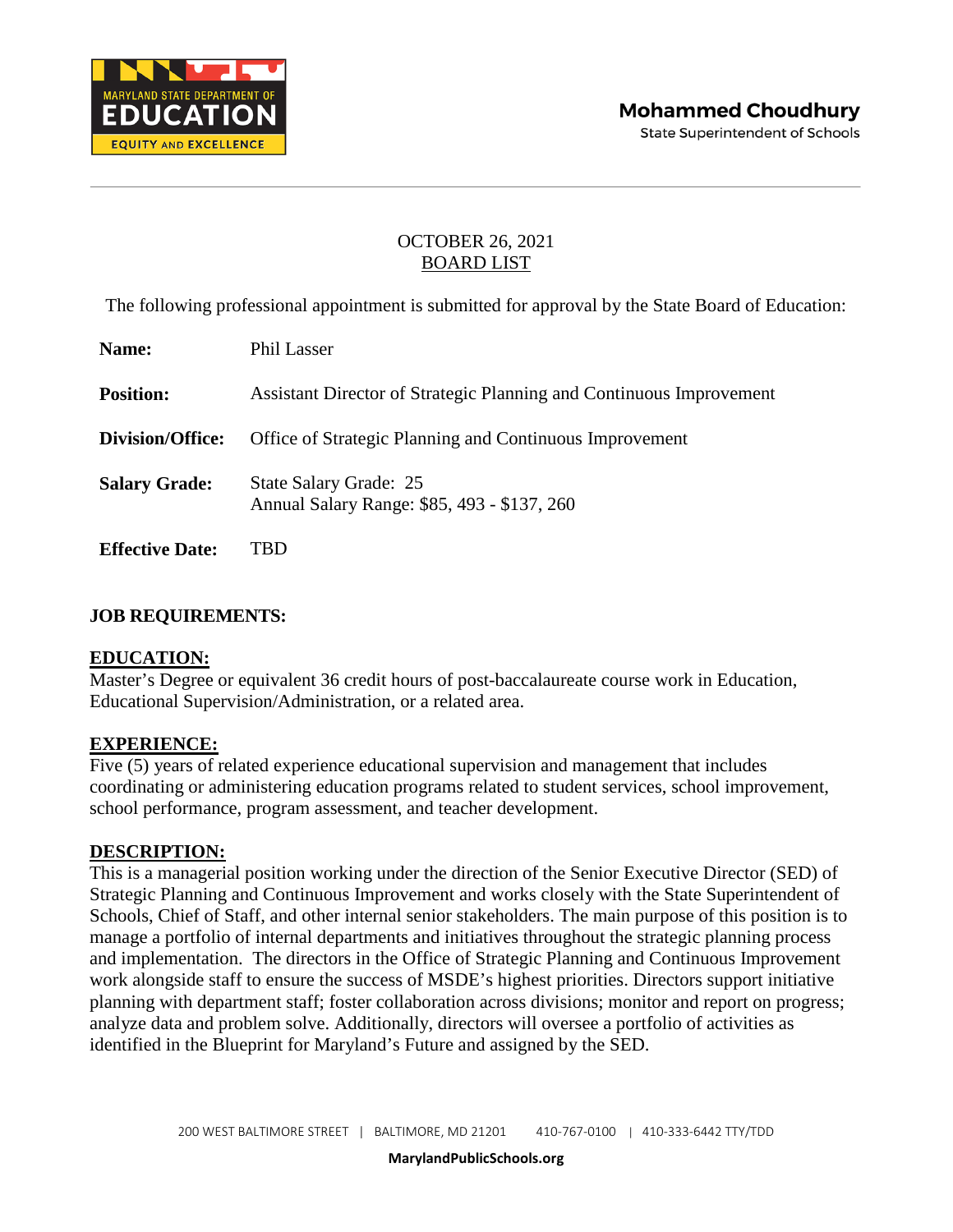Phil Lasser:

## **QUALIFICATIONS:**

#### **Education:**

The George Washington University, Trachtenberg School (Washington, D.C.) 2015 – Master's Degree in Public Policy and Education Policy

American University (Washington, D.C.) 2013 – Bachelor's Degree in Political Science and Education Studies

## **Experience:**

San Antonio Independent School District (San Antonio, Texas) 2018 – Present: Director of Research Operations

Yext (New York, New York) 2017 – 2018: Client Operations Analyst

Youth Build Pubic Charter School (Washington, D.C.)

| $2016 - 2017$ : | Data Analysis Consultant |
|-----------------|--------------------------|
| $2015 - 2016$ : | Data Analyst/Manager     |

National Council on Teacher Quality (Washington, D.C.)

2013 – 2015: State Policy Analyst

U.S. Department of Education (Washington, D.C.)

2012: Legislative and Special Assistant Intern, Office of the Under Secretary

Education Week (Bethesda, Maryland)

2011: Commentary Intern

Senator Barbara A. Mikulski (Washington, D.C.)

2010: Congressional Intern

Camps Airy and Louise (Baltimore, Maryland)

2011 – 2016: Unit Leader

## **EMPLOYMENT STATUS:**

New Hire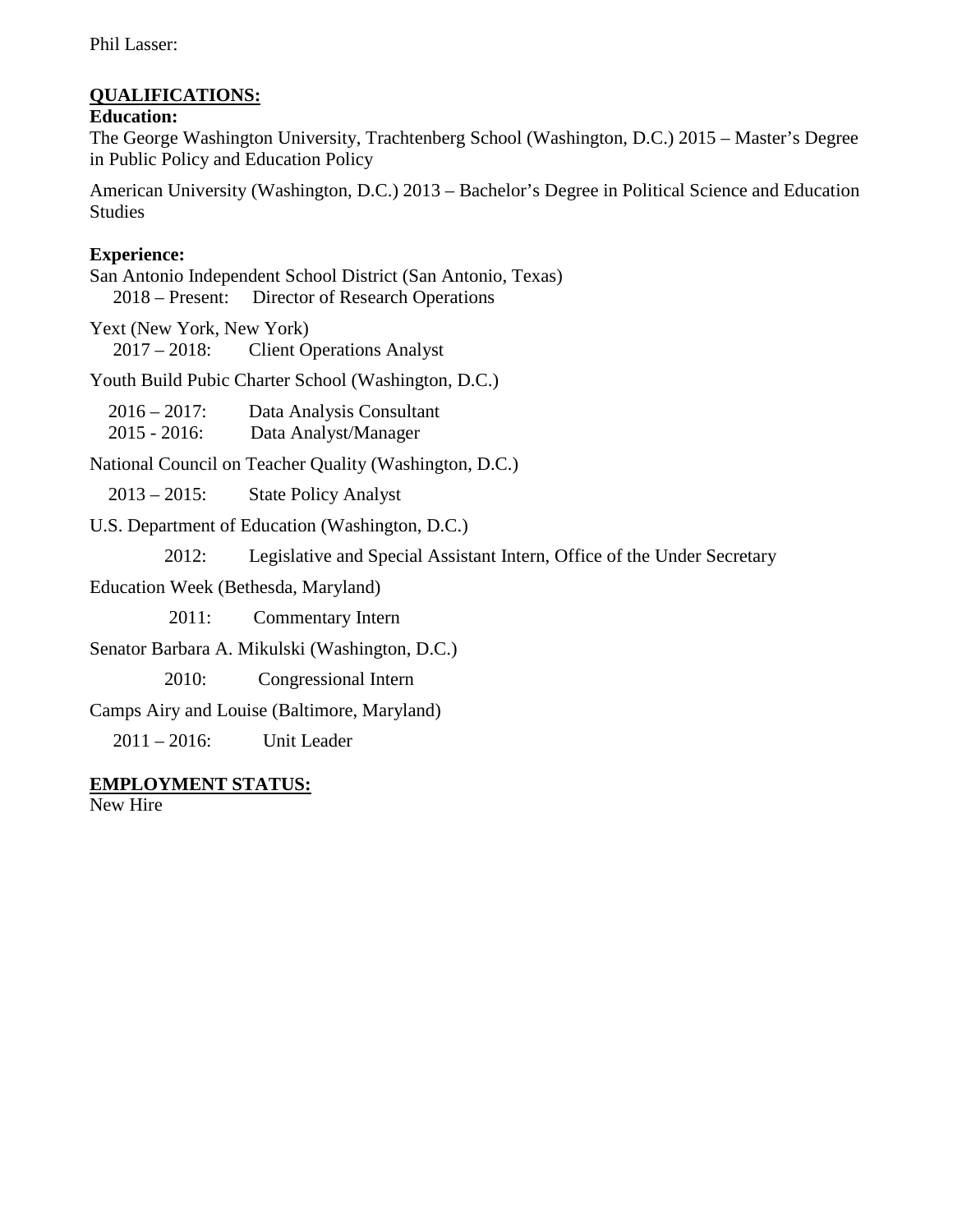

The following professional appointment is submitted for approval by the State Board of Education:

| Name:                   | David Mayes                                                         |
|-------------------------|---------------------------------------------------------------------|
| <b>Position:</b>        | IT Assistant Director IV – Information Technology Partner           |
| <b>Division/Office:</b> | <b>Information Technology</b>                                       |
| <b>Salary Grade:</b>    | State Salary Grade: 23<br>Annual Salary Range: \$75,012 - \$120,447 |
| <b>Effective Date:</b>  |                                                                     |

## **JOB REQUIREMENTS:**

### **EDUCATION:**

Bachelor's degree from an accredited college or university in computer science, computer information technology, information security, electrical systems, cybersecurity, or related field.

### **EXPERIENCE:**

Five years of experience working in an information technology (IT) environment to include direct involvement in the management of IT technical staff and IT projects.

#### **DESCRIPTION:**

The IT Partner (ITP) has the overall responsibility to serve as the strategic interface with assigned division/office or functional area for the purpose of business technology strategy development, solution discovery, service management, risk management and relationship management. The incumbent will serve as the business relationship link between the division/office and IT needs.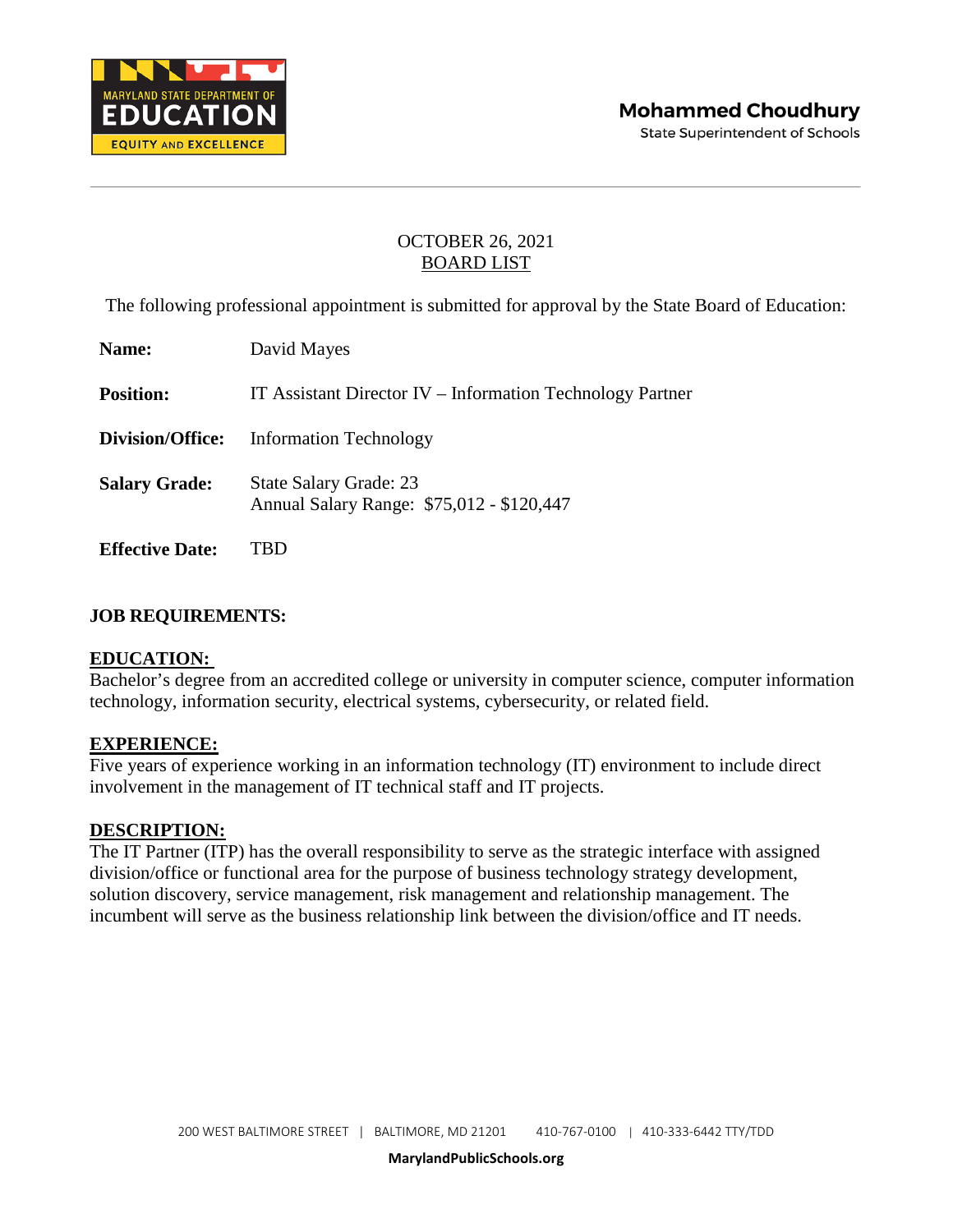### David Mayes

## **QUALIFICATIONS:**

**Education:** University of Baltimore (Baltimore, Maryland) 2019 – Bachelor's Degree in Applied Information Technology Tesst College of Technology (Halethorpe, Maryland) 2010 – Associate's Degree in Networking Information Systems

## **Experience:**

Maryland State Department of Education (Baltimore, Maryland) 2020 – Present: Computer Networking Information Specialist II

MRETEC, Inc. (Annapolis, Maryland) 2016 – 2018: Senior Customer Support Analyst

Optoro, Inc. (Lanham, Maryland) 2014 -2016: Information Technology Analyst

#### **EMPLOYMENT STATUS:**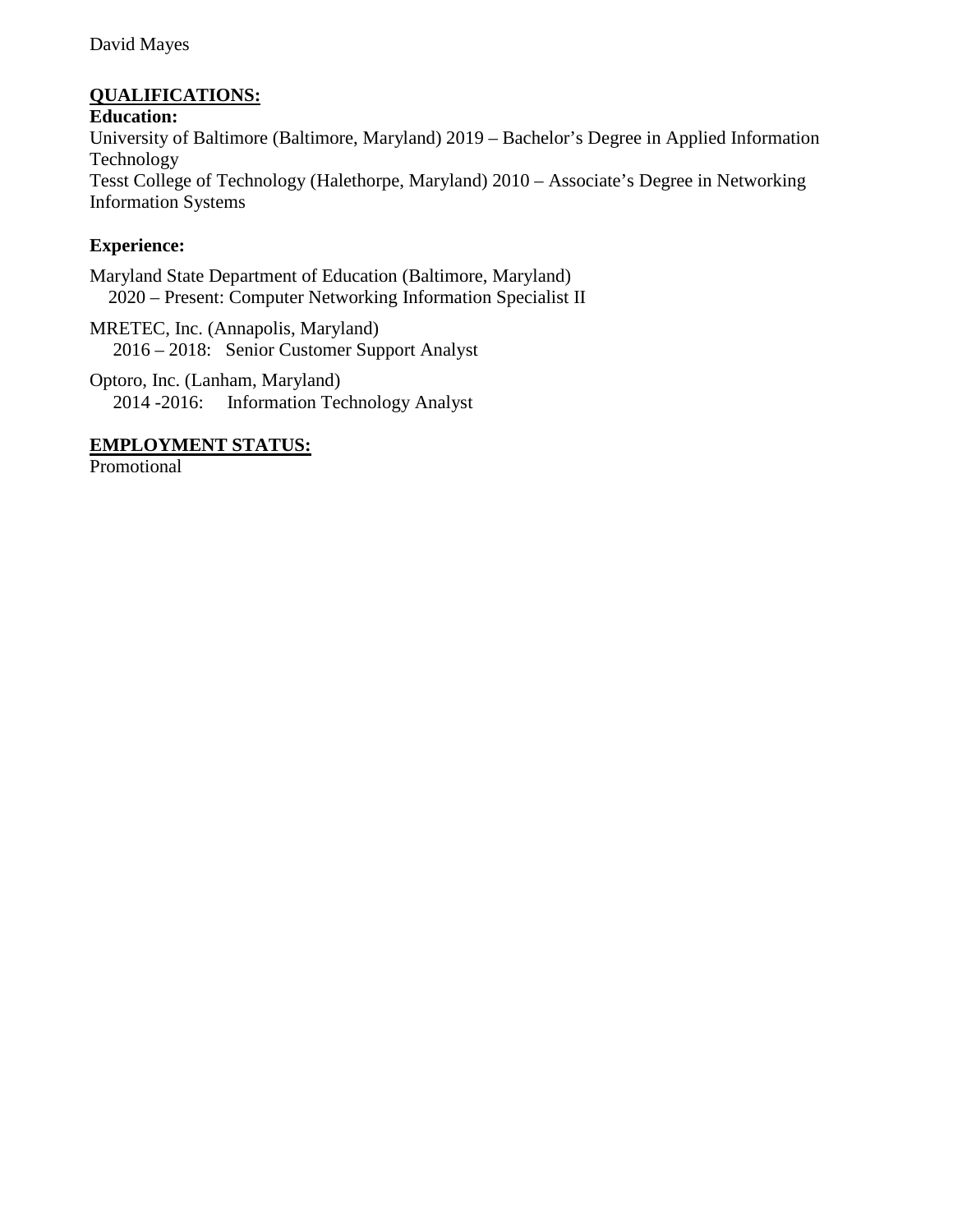

The following professional appointment is submitted for approval by the State Board of Education:

| Name:                   | Todd A. Rasher                                                                                                     |
|-------------------------|--------------------------------------------------------------------------------------------------------------------|
| <b>Position:</b>        | Principal                                                                                                          |
| <b>Division/Office:</b> | MSDE – Juvenile Services Education Program                                                                         |
| <b>Salary Grade:</b>    | State Salary Grade - Institutional Educator Pay Plan - Administrator<br>Annual Salary Range: \$101,206 - \$119,606 |
| <b>Effective Date:</b>  | TBD                                                                                                                |

#### **JOB REQUIREMENTS:**

#### **EDUCATION:**

A Master's Degree in School Administration and Supervision or Master's Degree with 18 graduate credits in School Administration Supervision and in possession or eligible for a Maryland Administrator II or Principal Certificate.

#### **EXPERIENCE:**

Experience providing classroom instruction to students.

#### **DESCRIPTION:**

Serves as the immediate supervisor of teachers and staff in a juvenile services facility; coordinates the activities of the school program with institutional officials; monitors special education services; maintains educational records; counsel's students; supports the work of the local school improvement team.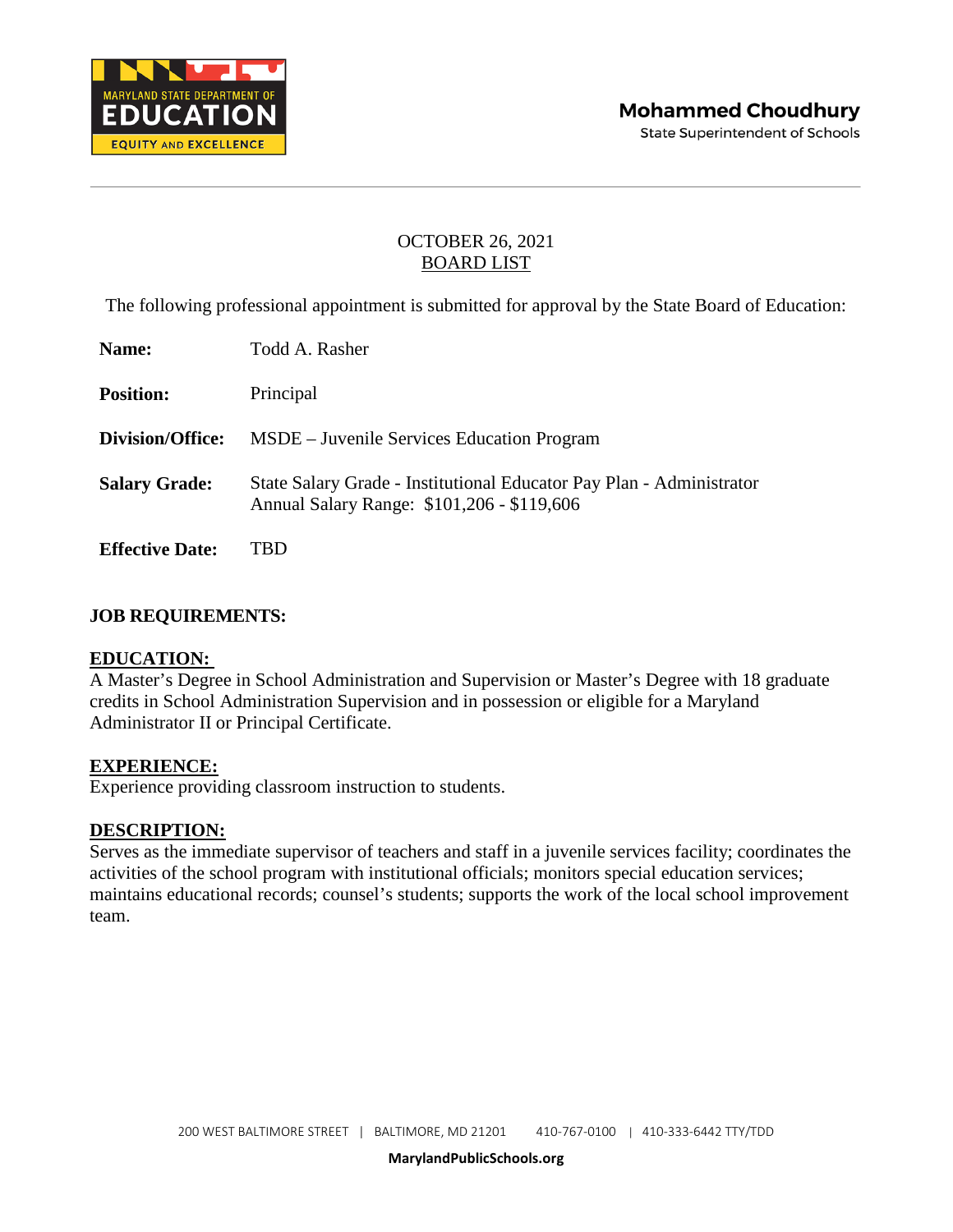## **QUALIFICATIONS:**

### **Education**

Mount Saint Mary's University (Emmitsburg, Maryland) 2020 – Master's Degree in Leadership

Hood College (Frederick, Maryland) 2012 – Bachelor's Degree in Special Education Elementary Education

Frederick Community College (Frederick, Maryland) 2007 – Associate's Degree in Secondary Education

Maryland State Department of Education – Administration I & II Certification

## **Experience:**

Maryland State Department of Education – Victor Cullen Center (Sabillasville, Maryland) 2015 – Present: Special Education Teacher – Lead Case Manager

Brook Lane – Laurel Hall School (Frederick, Maryland) 2014 – 2015: Special Education Teacher

Frederick County Public Schools (Walkersville, Maryland) 2012 – 2014: Lead Teacher – Head Start 2012 – 2014: Partner Teacher - Creative Curriculum Pilot (Volunteer) 2009 – 2012: Resource Teacher

Camp Invention (Frederick, Maryland) 2010: Instructional Assistant

### **EMPLOYMENT STATUS:**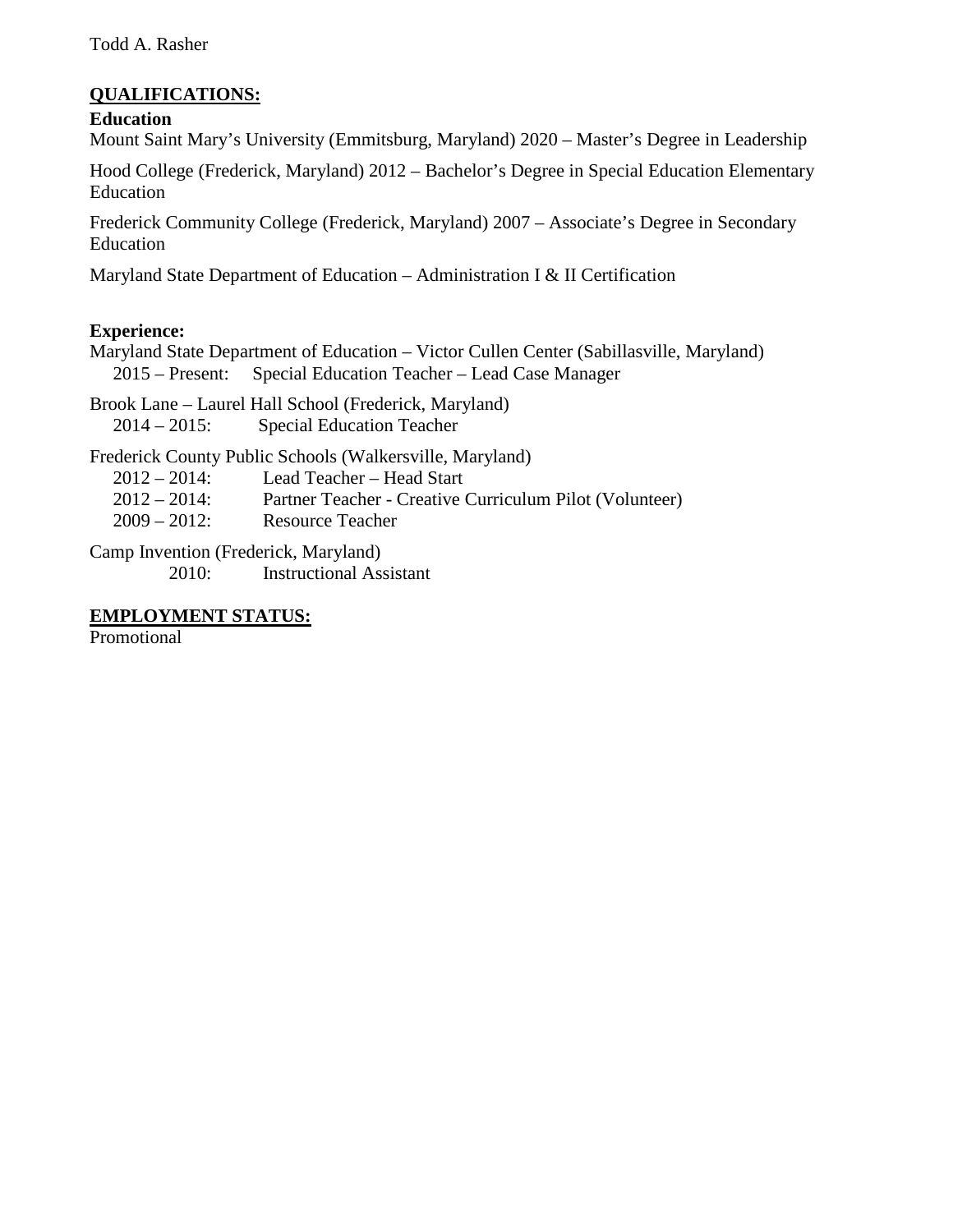

The following professional appointment is submitted for approval by the State Board of Education:

| Name:                  | April D. Turner                                                                                           |
|------------------------|-----------------------------------------------------------------------------------------------------------|
| <b>Position:</b>       | Education Program Supervisor – School Psychological Services Coordinator                                  |
| Division/Office:       | Student Support, Academic Enrichment and Educational Policy                                               |
| <b>Salary Grade:</b>   | <b>State Salary Grade: 22</b><br>Annual Salary Range: \$70,780 - \$91,605 (with progression to \$112,848) |
| <b>Effective Date:</b> | TBD                                                                                                       |

## **JOB REQUIREMENTS:**

### **EDUCATION:**

Possession of a Master's degree or equivalent 36 Credit hours of post-baccalaureate course work.

### **EXPERIENCE:**

Five years of administrative or teaching experience in, or affiliated with, an education program, including two years of experience in coordinating or administering an education program or service directly related to the position option. Two of these years must be in coordinating or administering a school psychological services program. Two years of professional experience coordinating or administering a school psychological services program. Experience supervising other employees is preferred.

#### **DESCRIPTION:**

This is a professional position, which serves as the School Psychological Services Coordinator within the Student Services and Strategic Planning Branch of the Division of Student Support, Academic Enrichment, and Educational Policy. This position provides leadership, consultation, and technical assistance to develop and implement the program of school psychological services in each local school system, aligned with coordinated student services as specified in the Code of Maryland Regulations (COMAR 13A.05.05).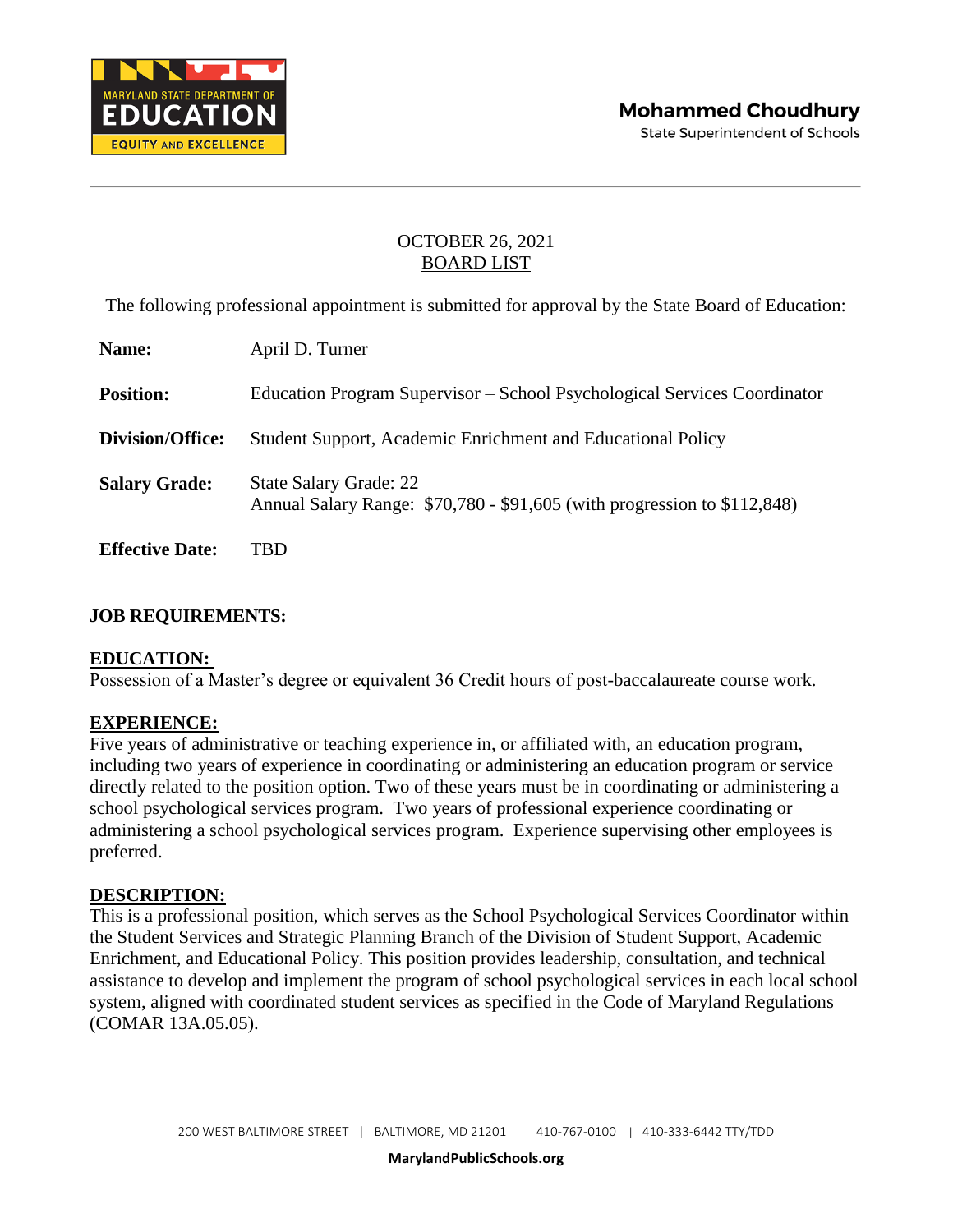## **QUALIFICATIONS:**

## **Education**

University of Nebraska-Lincoln (Nebraska, Lincoln) 2012 – Doctorate Degree in School Psychology

2006 – Master's Degree Educational Psychology

Loyola University (Baltimore, Maryland) 2020 - Master's Degree in Educational Leadership

Hampton University (Hampton, Virginia) 2004 – Bachelor's Degree in Psychology

## **Experience:**

Baltimore City Public Schools (Baltimore, Maryland)

- 2015 2020: School Psychologist (birth to 5) Summer Assignment
- 2018 Present: Lead School Psychologist, Culturally and Linguistically Diverse Recruitment Tm
- 2012 2018: School Psychologist

National Association of School Psychologist (Bethesda, Maryland)

 2017 – 2018: Maryland Delegate to the Leadership Assembly of the National Association Of School Psychologists

## **EMPLOYMENT STATUS:**

New Hire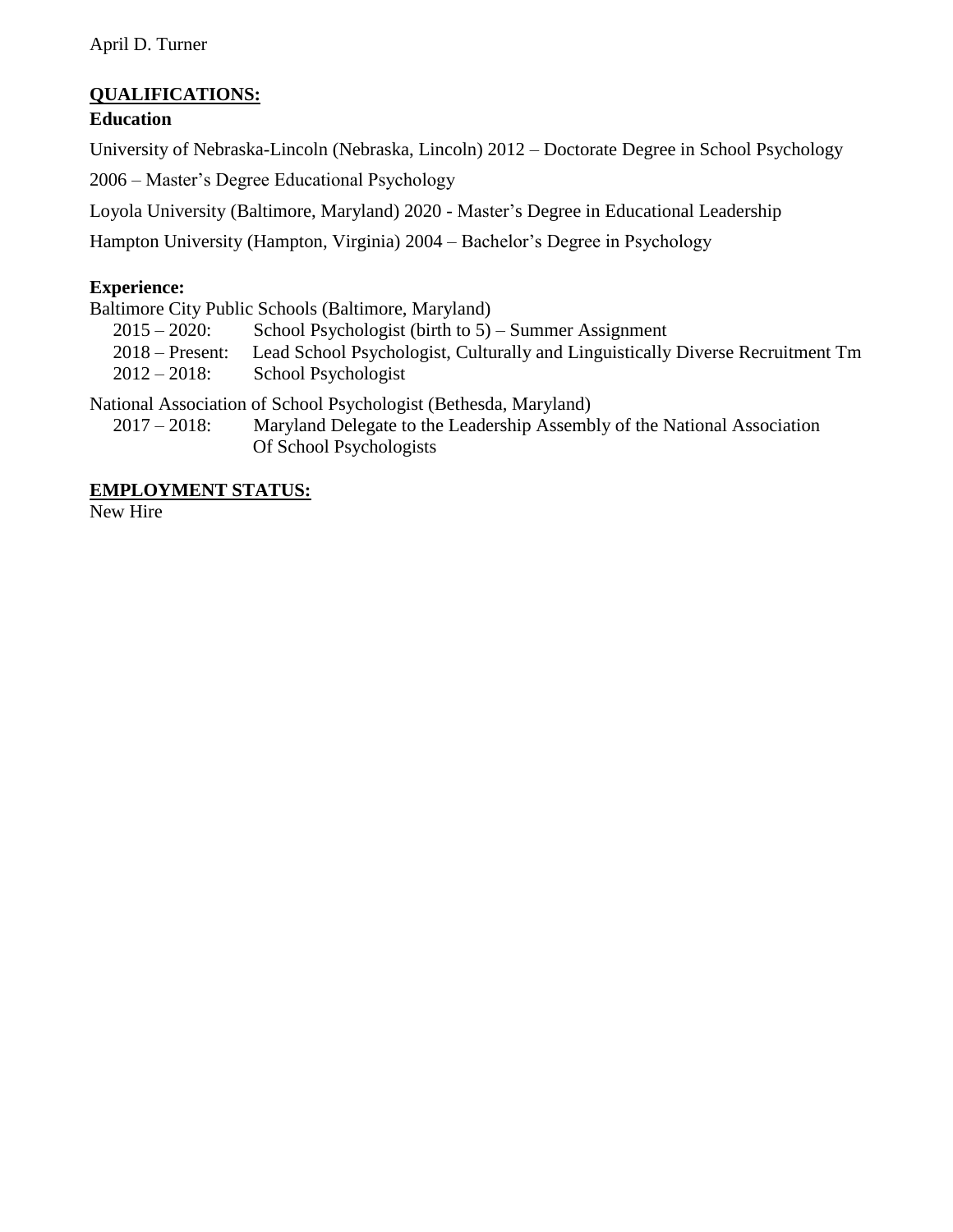## Addendum

### **MARYLAND STATE DEPARTMENT OF EDUCATION PERSONNEL APPROVALS FOR THE OCTOBER 26, 2021 BOARD MEETING**

### **I. Appointments Grade 19 and above:**

| <b>NAME</b>                                  | <b>POSITION</b>                                                                                 | <b>SALARY</b><br><b>GRADE</b> | <b>DIVISION/OFFICE</b>               | <b>DATE OF</b><br><b>APPOINTMENT</b> |
|----------------------------------------------|-------------------------------------------------------------------------------------------------|-------------------------------|--------------------------------------|--------------------------------------|
| Conaway, Frank                               | <b>Business Services Partner Procurement</b><br>and Contract Management (Program<br>Manager IV) | 22                            | Deputy Superintendent for Operations | <b>TBD</b>                           |
| <b>Appointments Grade 18 and below</b><br>Ш. |                                                                                                 |                               |                                      |                                      |
| <b>NAME</b>                                  | <b>POSITION</b>                                                                                 | <b>SALARY</b><br><b>GRADE</b> | DIVISION/OFFICE                      | <b>DATE OF</b><br><b>APPOINTMENT</b> |
| III. Other Actions: Promotional              |                                                                                                 |                               |                                      |                                      |
| <b>NAME</b>                                  | <b>POSITION</b>                                                                                 | <b>SALARY</b><br><b>GRADE</b> | <b>DIVISION/OFFICE</b>               | <b>DATE OF</b><br><b>APPOINTMENT</b> |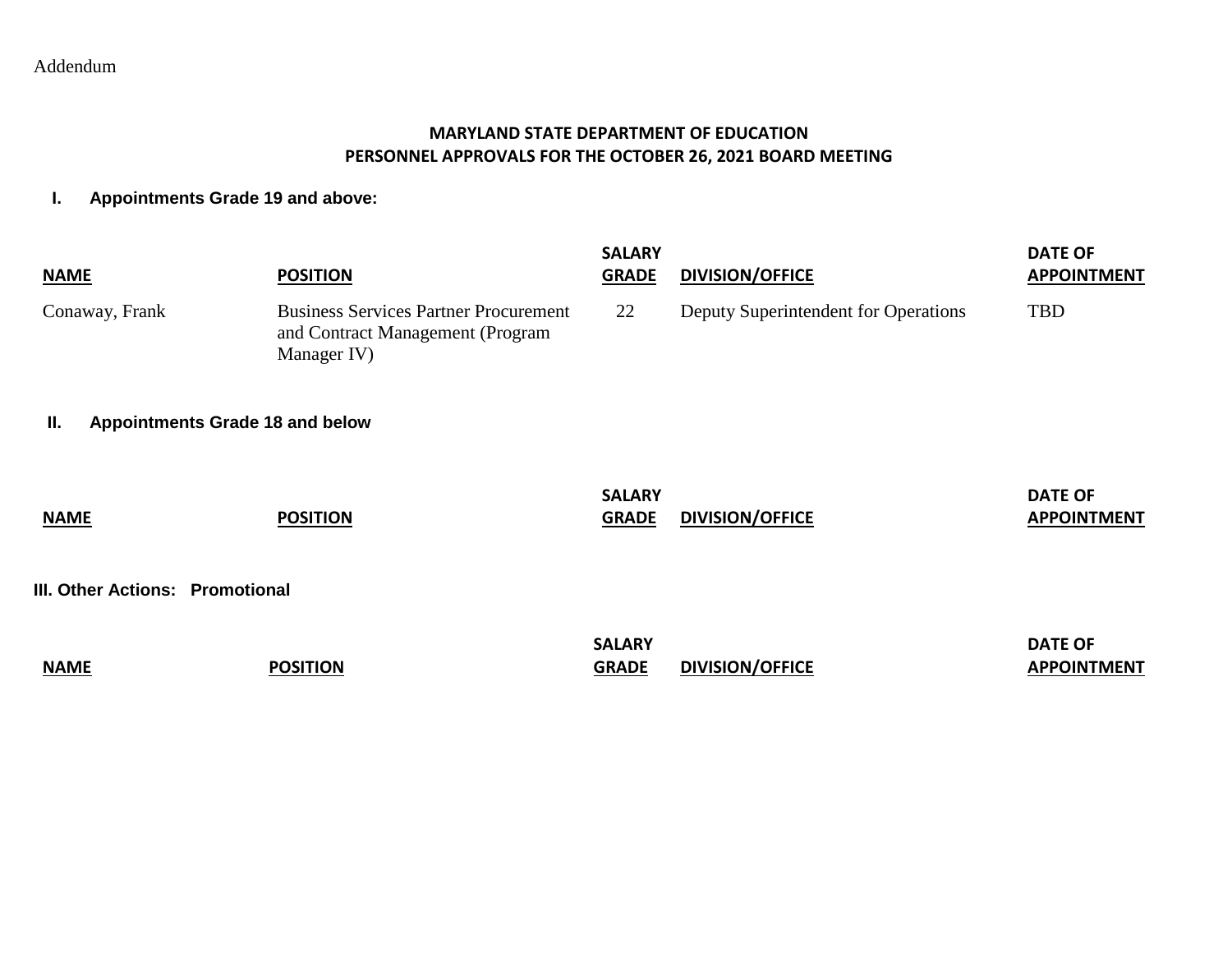

The following professional appointment is submitted for approval by the State Board of Education:

| <b>Name:</b>           | <b>Frank Conaway</b>                                                                    |
|------------------------|-----------------------------------------------------------------------------------------|
| <b>Position:</b>       | Business Services Partner – Procurement and Contract Management (Program<br>Manager IV) |
| Division/Office:       | Deputy Superintendent for Operations                                                    |
| <b>Salary Grade:</b>   | <b>State Salary Grade: 22</b><br>Annual Salary Range: \$70,280 -112,848                 |
| <b>Effective Date:</b> | TBD                                                                                     |

### **JOB REQUIREMENTS:**

### **EDUCATION:**

A Bachelor's degree from an accredited college or university.

#### **EXPERIENCE:**

Five years of professional public sector procurement, or private sector contracting experience, which included activities such as soliciting, evaluating, negotiating and awarding contracts, advertising procurement opportunities, distributing specifications to vendors, coordinating bidder evaluation committees, conducting vendor debriefings, monitoring contract performance, eProcurement management, professional certification or procurement business operations.

#### **DESCRIPTION:**

The Business Services Partner (BSP) serves as the primary procurement and contract management officer, point of contact, and technical service provider to assigned Maryland State Department of Education (MSDE) division leaders, offices, and units. The BSP will manage the department's capacity to effectively meet the procurement and contract management goals of all divisions by working directly with MSDE program leaders.